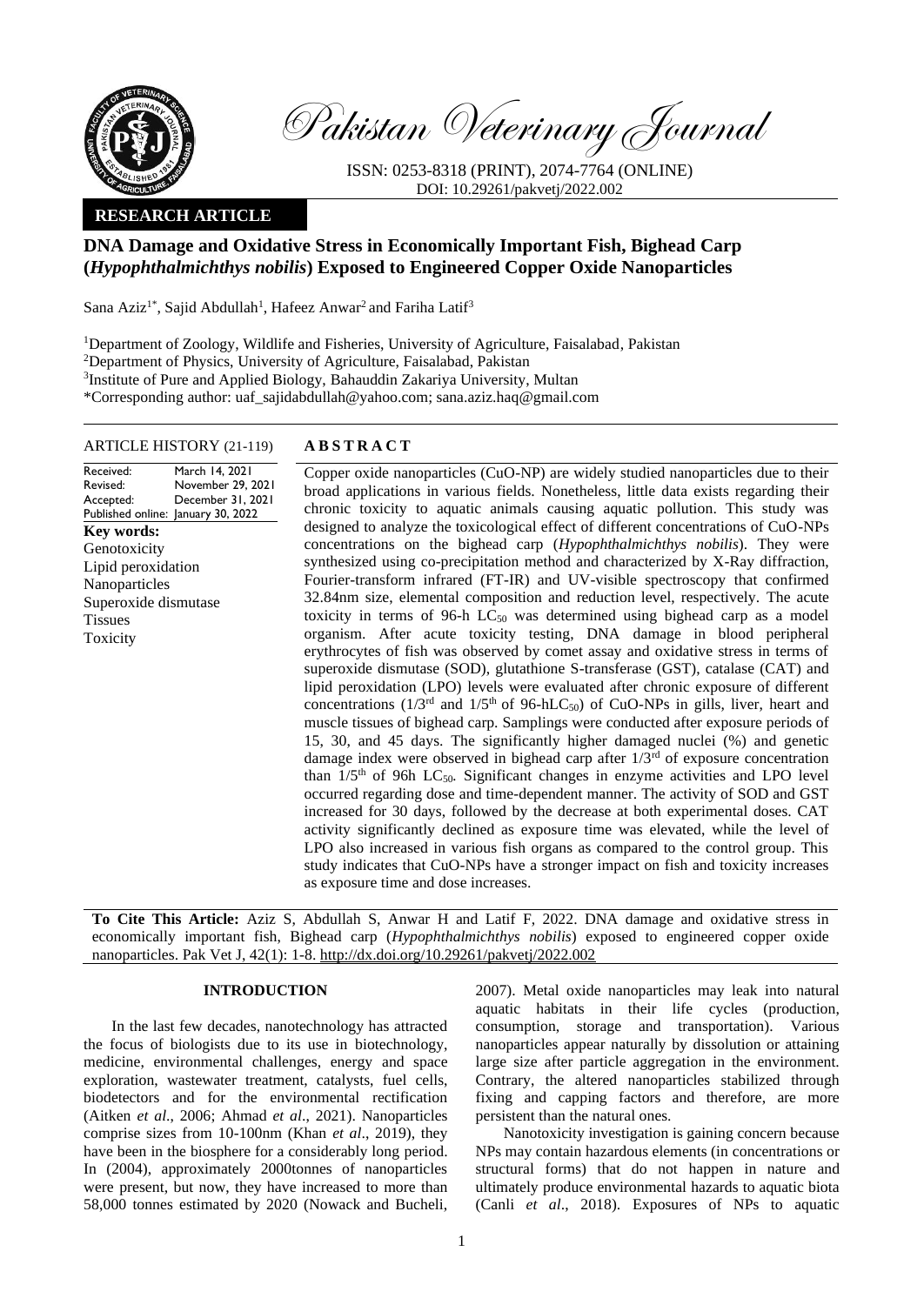organisms have revealed possible associated ecological, food chain risks and generally have some inherent physiological toxicity for aquatic life (Banerjee *et al.*, 2014). Therefore, it remains pertinent that several aquatic organisms seem to have adapted well to survive with nanoparticles because their toxicity level depends on the configuration, overall size, size range distribution and composition, the properties of NPs (Khan *et al*., 2019). Copper oxide nanoparticles (CuO-NPs) commonly synthesized nano-materials due to their good catalytic, antibacterial, and thermo-physical attributes (Prasad *et al*., 2016), are commonly utilized in chemical processes, cells, sensors, electronics, nutrient protection, textile industries, coatings, drug delivery, water management and agriculture (Keller *et al*., 2017). Therefore, high rates of manufacturing and their widespread usage frequently result in bioaccumulation in the aquatic biota and ultimately incorporated in higher trophic levels (Canli *et al*., 2018; Tahir *et al*., 2021), with likely threats to nontarget aquatic fauna. Cu nanoparticles caused mortality after severe gill pathology in zebrafish and their toxicity was fully dependent on the specific environmental conditions [\(Villarreal](https://www.ncbi.nlm.nih.gov/pubmed/?term=Villarreal%20FD%5bAuthor%5d&cauthor=true&cauthor_uid=24520417) *et al*., 2014). In Pakistan, carps are considered as most common food source due to consumer preferences. But now a day, water pollution becomes a major issue in Pakistan and has a severe impact on aquatic life. In aquatic environments, organisms are usually exposed for a long duration to sublethal concentrations of metals (Javed, 2013; Akram *et al*., 2021). The aims of the present study, therefore, focused on assessing the toxicological impacts of nanoparticles on the bighead carp (*Hypophthalmichthys nobilis*) to induce DNA damage and oxidative stress after exposure to sub-lethal doses  $(1/3^{rd}$  and  $1/5^{th}$  of its respective 96-h LC<sub>50</sub>) for 45 days (Sharif *et al*., 2021).

## **MATERIALS AND METHODS**

**Synthesis and Characterization of CuO-NPs:** Copper chloride and sodium hydroxide were dissolved separately in deionized water. Incorporation of sodium hydroxide solution was added dropwise into a solution of copper chloride with continuous stirring at room temperature that resulted in the formation of a bluish gel of copper hydroxide. The resultant precipitates were filtered and rinsed with distilled water. After successive drying, nanoparticles were synthesized. To determine size, elemental composition and reduction of nanoparticles, Xray diffraction, FT-IR and UV visible spectroscopy were used.

**Experimental fish:** Fingerlings of Bighead carp (*Hypophthalmichthys nobilis*) were obtained from Fish Seed Hatcheries, Faisalabad. All fish (10 fish/ aquarium) were acclimatized for two weeks in tanks with dechlorinated tap water. The physico-chemcial variables of water were maintained (Table 1). During this period, the carp was fed only once daily with the pelleted commercial feed comprising 30% digestible protein and 3Kcal/g digestible energy.

**Experimental design:** The CuO-NPs solutions were prepared in the deionized water, then ultrasonicated

(100W, 50kHz) for 60 minutes. The bighead carp were randomly transferred in glass aquaria. In the first phase of experiments,  $96-h$  LC<sub>50</sub> of nanoparticles were measured for bighead carp and then  $1/3^{rd}$  and  $1/5^{th}$  LC<sub>50</sub>/96 h value of CuO-NPs were selected for 45 days to check DNA damage and oxidative stress in fish in triplicates. A control set of fish was free of test suspension. To maintain a fixed level, all the test mixtures were altered after 24 hours.

|  | <b>Parameters</b>              | Unit               | Mean | Analysis Method         |
|--|--------------------------------|--------------------|------|-------------------------|
|  | <b>Total Hardness</b>          | mg/L               | 250  | <b>Titration method</b> |
|  | PН                             |                    | 7.5  | pH meter                |
|  | Temperature                    | $\overline{\circ}$ | 30   | Temperature meter       |
|  | Dissolved Oxygen               | mg/L               | 5.8  | Oxygen meter            |
|  | <b>Electrical Conductivity</b> | µSiemens/cm 545.78 |      | Conductivity meter      |

**Determination of LC<sub>50</sub>:** Under the controlled conditions, the acute toxicity for *H. nobilis* was investigated. Ten fish were exposed to 0, 20, 50, 80, 110, 140, 170, 200, 230, 260, 290, 320, 350, 380, 410, 440 and 470 mg/L for 96 h in triplets. The fish were not fed during testing durations to reduce the sorption of the nanoparticles in solid feed and feces. The  $LC_{50}$  and lethal concentration of CuO-NPs for *H. nobilis* was 309.617and 462.929 mg/L, respectively (Fig. 1).



Fig. 1: Probability plot for Success at 95 % Confidence interval.

**DNA damage:** Fish erythrocytes were processed for the comet assay to examine dose and duration dependent DNA damage by the protocol of Singh *et al.* (1988) after exposure to both sub-lethal concentrations (1/3<sup>rd</sup> and 1/5<sup>th</sup> of 96-h  $LC_{50}$  of CuO-NPs along with negative and positive control group for 45 days. The positive control fish were injected intraperitoneally with  $20\mu\text{g}g^{-1}$ cyclophosphamide in a 4% saline solution, while the negative control fish group was unstressed. Sampling was done on 15-30 and 45 days. The heparinized blood samples were centrifuged after collection from the caudal vein (n=3) of fish at 10,000rpm for 2 minutes to get separate erythrocytes. Slides were prepared by applying three different layers of agarose gel and in second gel layer blood samples were present that used to be tested. The prepared slides were dipped in lysing solution (10mMTris, Triton X-100, 2.5 M NaCl, 100mMNa<sup>2</sup> - EDTA, pH 12 with 1 and 10% DMSO) and refrigerated at 4°C. After the lysis step, slides were settled in Comet tanks (CSL-COM20, Cleaver, UK) which were filled with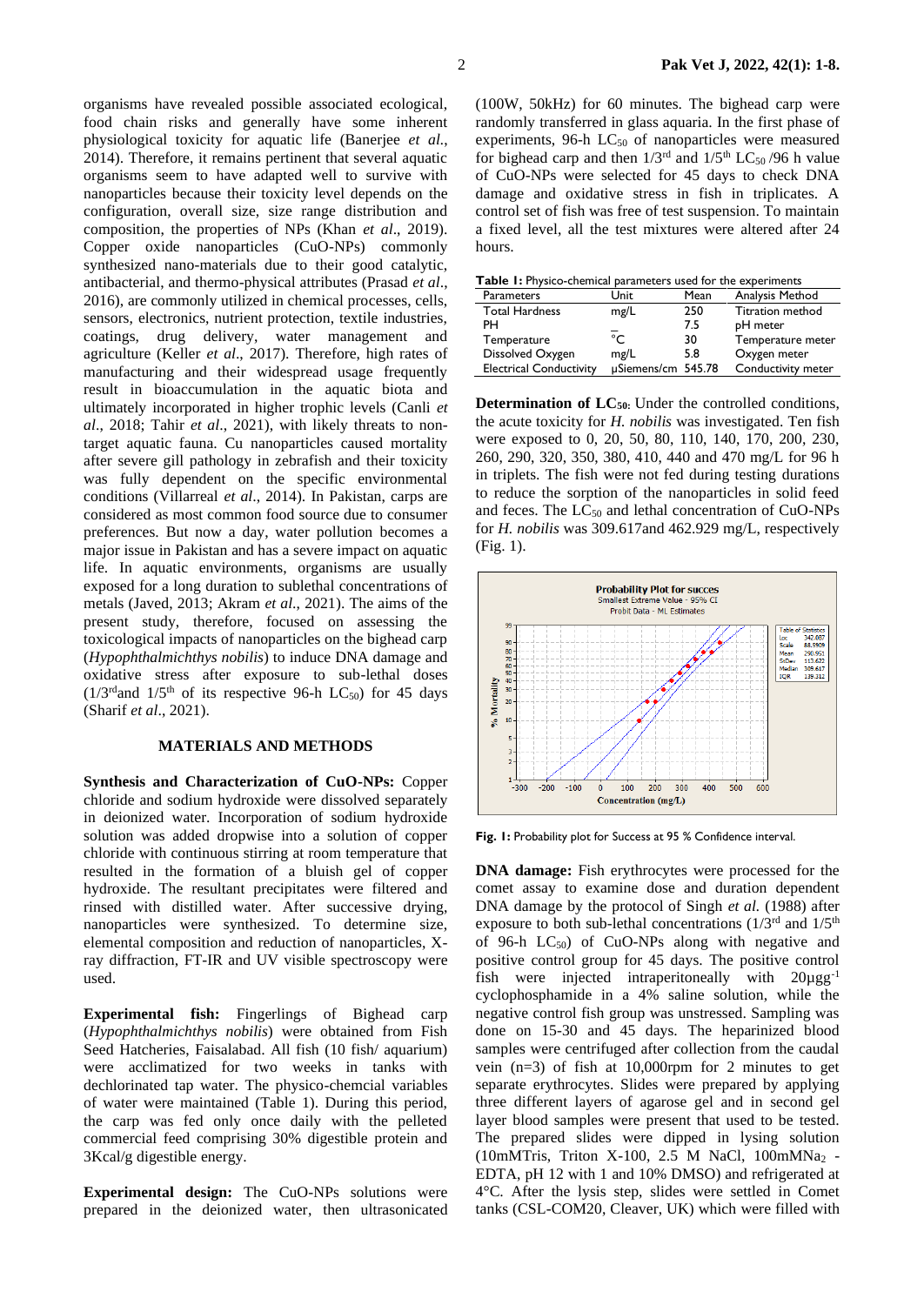freshly prepared electrophoresis buffer (pH 13) for 20 min to unwind DNA. For electrophoresis, similar solutions were used at 24 V, adjusting 300 mA current for 30 min. Then slides were placed in neutralizing solution and after staining of slides with ethidium bromide (20ųg/ml), they were examined under Epi-Flourescence microscope (N-400M, American scope; USA). DNA damage was checked in terms of % damaged nuclei and genetic damage index (GDI) by following Kousar *et al*. (2018).

**Oxidative stress:** *H. nobilis* was exposed to sub lethal dose ( $1/3^{rd}$  and  $1/5^{th}$  of 96-h LC<sub>50</sub>) for 45 days. After every 15 days oxidative stress in terms of SOD, GST, CAT and LPO was assessed in the gills, liver, heart and muscle of the fish. All organs of bighead carp were separately homogenized by using the chilled phosphate buffer saline in a 1/4 ratio (weight/volume) by Homogenizer. After that, the mixture was centrifuged at 10,000 rpm, 4°C for 15 min. For analysis of antioxidant enzymes, the supernatant was used. SOD activity was measured by its potency to reduce the photo-reduction of NBT (nitroblue tetrazolium) (Worthington 1988). The activity of GST was observed by measuring the CDNB (1-chloro, 2,4-dinitrobenzene) conjugation with GSH that reduces glutathione (Mannervik, 1985). The activity of CAT was determined by measuring its capacity to lessen hydrogen peroxide at 240nm (wavelength) (Chance and Maehly, 1955). The TBARS in tissues was calculated as the index of lipid peroxidation (LPO) as described by Gatta *et al*. (2000).

**Statistical Analysis:** The probit analysis method was used with the 95% confidence interval to measure the 96-h LC<sub>50</sub> and lethal concentration. All experiments were conducted in three replicates. Analysis of Variance was used to check statistical differences and a comparison of means was done Tukey's/Student Newnan-Keul tests.

#### **RESULTS**

**Characterization of NPs:** Fig. 2 (A) confirmed the functional groups in samples of synthesized copper oxide nanoparticles. For determining the size, X-ray diffraction technique (XRD) was used. The mean observed size was 32.84 nm for the nanoparticles and their recorded peak values; (110), (002), (111), (112), (202) and (020) were located at  $2\theta = 32.47^{\circ}$ ,  $35.63^{\circ}$ ,  $38.73^{\circ}$ ,  $48.54^{\circ}$ ,  $53.76^{\circ}$  and 58.12°, respectively (Fig. 2B). And Fig. 2C showed a peak of absorbance that confirmed the reduction of particles.

**Analysis of DNA Damage:** Regarding the overall performance of bighead carp towards DNA damage, under the exposure of CuO-NPs, both doses showed a significantly higher frequency of damaged cells (Fig. 3A) and genetic damaged index (GDI) (Fig. 3B). The overall  $1/3<sup>rd</sup>$  of LC<sub>50</sub> caused maximum % of DNA damage and GDI significantly than  $1/5<sup>th</sup>$  of LC<sub>50</sub> exposure. The induction of DNA damage and genetically damaged index after CuO-NPs exposure increased consistently in fish with a rise in exposure time and dose, indicating time and dose-dependent induction of DNA damage in bighead carp.



**(A):** FTIR spectra of CuO-NPs.



**(B):** X-Ray diffraction pattern of CuO-NPs.



**(C)** UV-spectroscopy of copper oxide nanoparticles.

**Fig 2:** Characterization of copper oxide nanoparticles (A) FTIR spectra of CuO-NPs. (B) X-Ray diffraction pattern (C) UV-spectrocopy of copper oxide nanoparticles.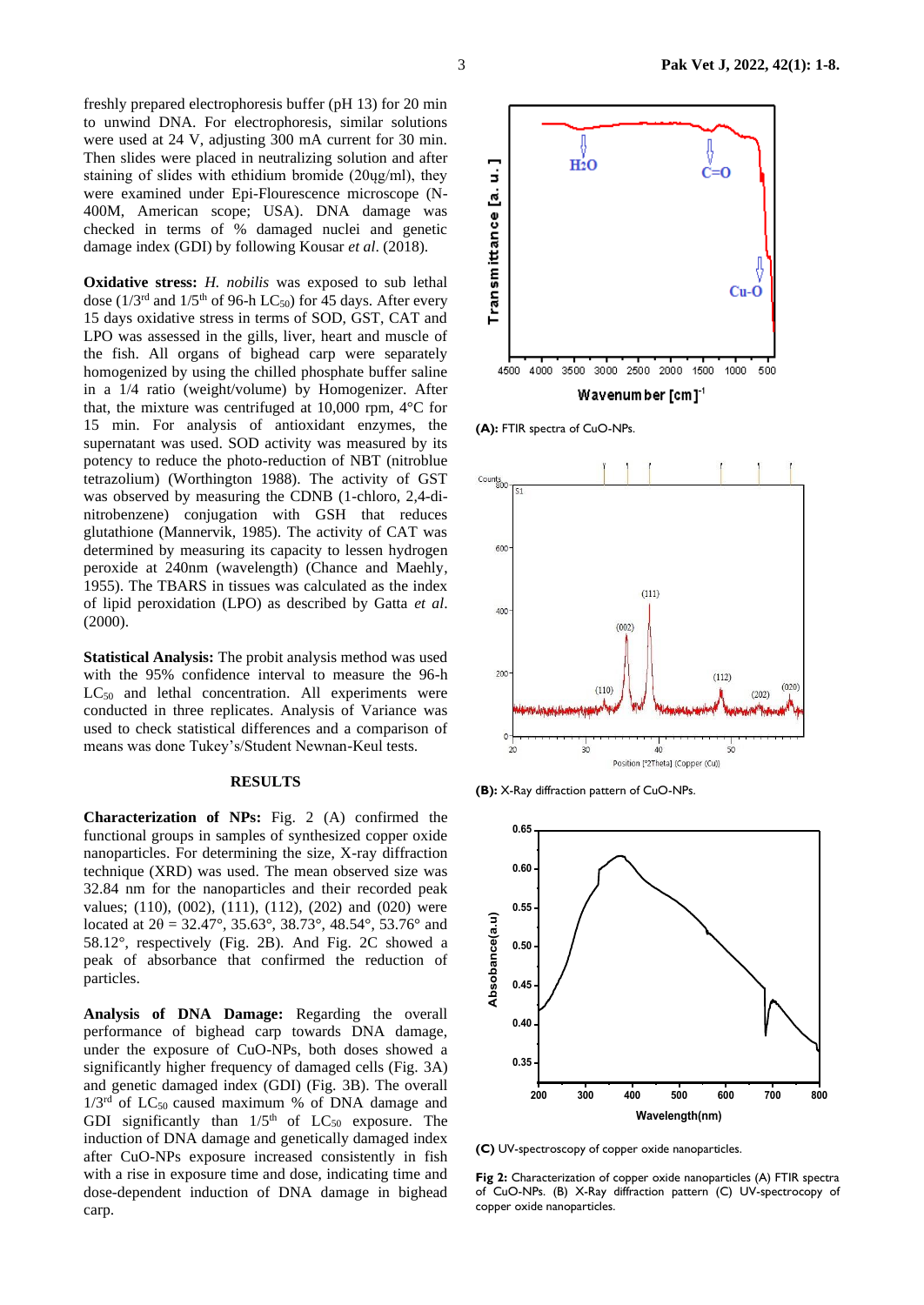

**Fig 3:** % of damaged nuclei (A) and genetic damage index (B) in the peripheral erythrocytes of Bighead carp exposed to 1/3rd and 1/5thof  $LC_{50}$  of CuO-NPs for the 15<sup>th</sup>, 30<sup>th</sup> and 45<sup>th</sup> day. NC=Negative Control, PC= Positive Control. Values are means of three replications.

#### **Oxidative stress analysis**

**Superoxide dismutase (SOD) assay:** Sub-lethal exposure of CuO-NPs caused significant variations regarding the SOD activity in different organs of bighead carp (*H. nobilis*) (Fig. 4 A-D). Carp organs showed a significant increase in SOD activity after  $15<sup>th</sup>$  and  $30<sup>th</sup>$  days, while serious decline occurred on the  $45<sup>th</sup>$ -day than the controlled group. In this present research work, the level of superoxide dismutase was in the following trend: liver > gills > heart > muscle.

**Glutathione S-transferase (GST) assay:** CuO-NPs exposure showed significant variations in GST activity of selected organs of bighead carp (Fig. 5 A-D). The GST activity increased consistently up to 30 days by the elevation of the CuO-NPs exposure duration while it decreased with further increase in exposure time. The fish organs indicated significantly different ability to induce GST activity under CuO-NPs exposure, stress as liver > gills > heart > muscle with the obtained mean values of 560.71±21.26UmL-1 , 535.52±17.37UmL-1 , 453.97±23.66 UmL<sup>-1</sup> and  $432.82 \pm 22.60$ UmL<sup>-1</sup>, respectively.



**Fig. 4:** Changes in SOD activity (A) Gills (B) Liver (C) Heart (D) Muscle of Bighead carp for the  $15<sup>th</sup>$ ,  $30<sup>th</sup>$ , and  $45<sup>th</sup>$  days. T1=control,  $T2=1/3^{rd}$  of 96-h LC<sub>50</sub>,  $T2=1/5^{th}$  of 96-h LC<sub>50</sub>. Values are means of three replications.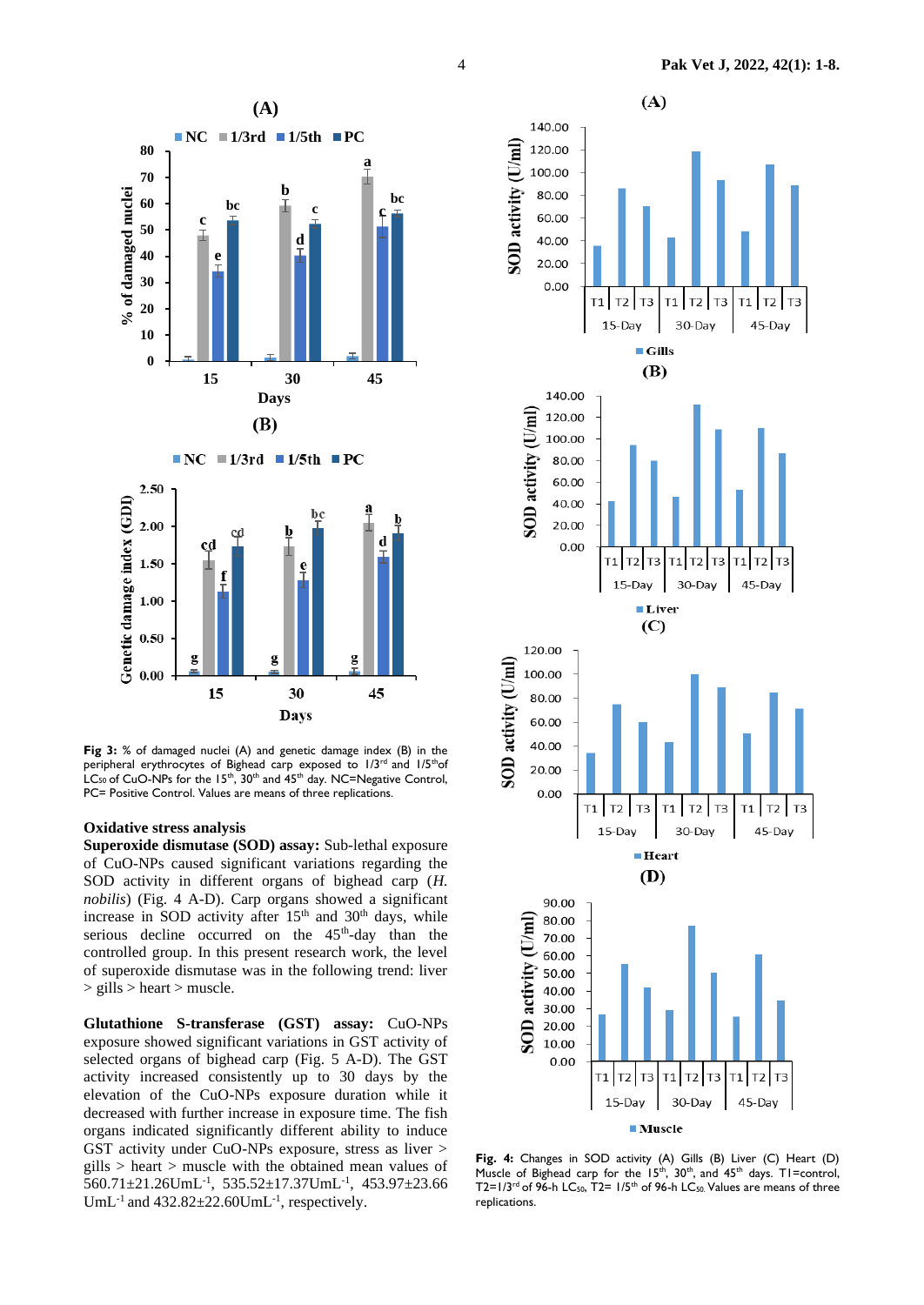

Fig. 5: Changes in GST activity (A) Gills (B) Liver (C) Heart (D) Muscle of Bighead carp for the 15<sup>th</sup>, 30<sup>th</sup>, and 45<sup>th</sup> days. T1=control, T2=1/3<sup>rd</sup> of 96-h LC<sub>50</sub>, T2= 1/5<sup>th</sup> of 96-h LC<sub>50</sub>. Values are means of three replications.

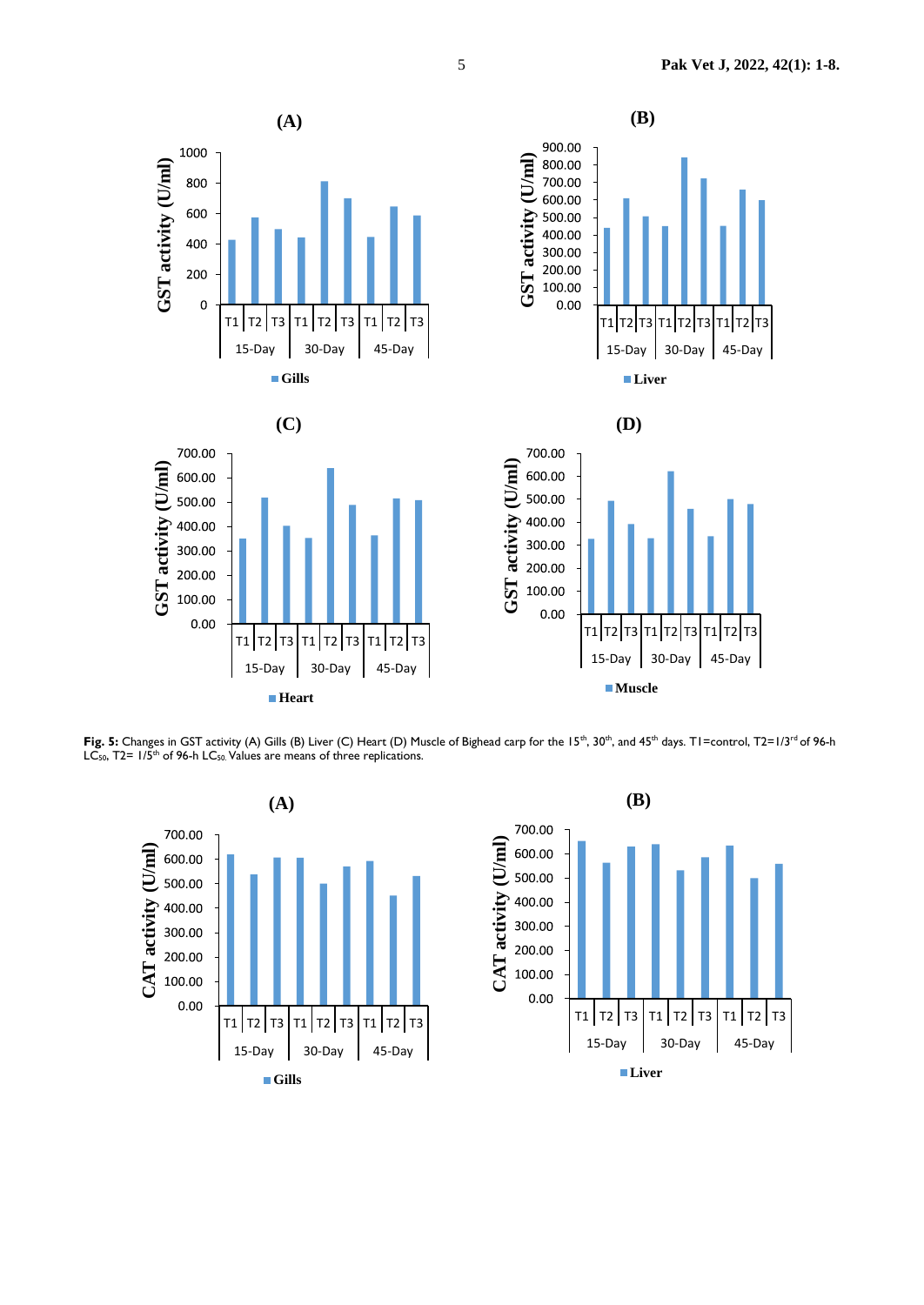

Fig. 6: Changes in CAT activity (A) Gills (B) Liver (C) Heart (D) Muscle of Bighead carp for the 15<sup>th</sup>, 30<sup>th</sup>, and 45<sup>th</sup> days. T1=control, T2=1/3<sup>rd</sup> of 96-h LC<sub>50</sub>,  $T2 = 1/5$ <sup>th</sup> of 96-h LC<sub>50</sub>. Values are means of three replications.







**TBARS (mg/g protein)**

TBARS (mg/g protein)

 $3.00$ 

2.50

2.00

1.50

1.00

0.50  $0.00$ 





**(D)**

Fig. 7: Changes in TBARS level (A) Gills (B) Liver (C) Heart (D) Muscle of Bighead carp for the 15<sup>th</sup>, 30<sup>th</sup>, and 45<sup>th</sup> days. T1=control, T2=1/3<sup>rd</sup> of 96-h  $LC_{50}$ , T2=  $1/5$ <sup>th</sup> of 96-h LC<sub>50</sub>. Values are means of three replications.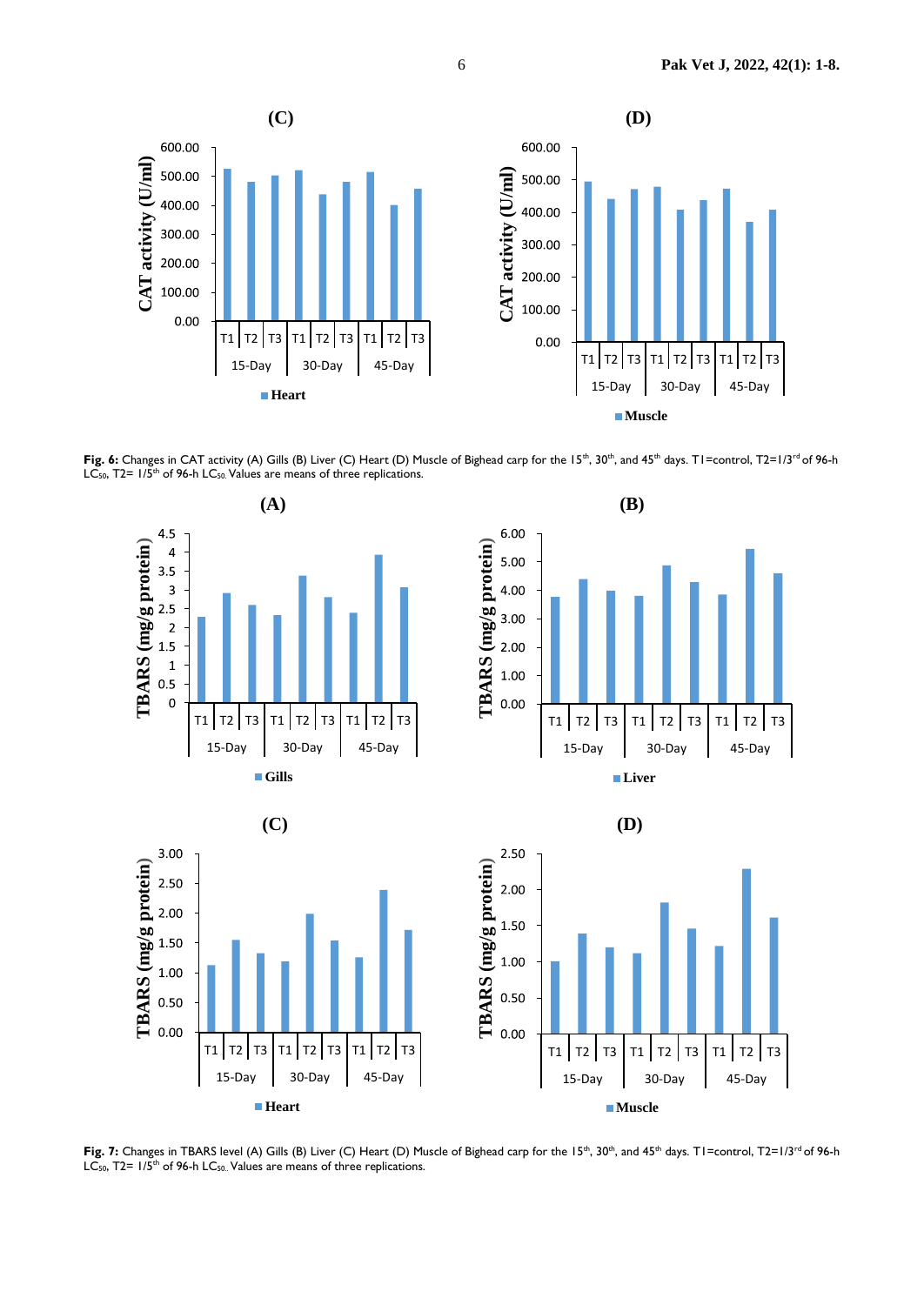**Catalase (CAT) assay:** CAT activity for sampled organs of *H. nobilis* was assessed after exposing the fish to sublethal doses for a period of 45days (Fig. 6 A-D). Fish showed a downward trend significantly in response to the increased days and resulted in inactivation in catalase assay. High concentration showed more decline in catalase activity as compared to low sub-lethal.

**Thiobarbituric acid reactive substances (TBARS) assay:** It serves an important signal for the Lipid peroxidation level which was incorporated in the present work. Chronic exposure of the CuO-NPs triggered significant variability in TBARS levels in fish organs*.* The level of TBARS increased significantly with increased dose and exposure duration than the control group (Fig. 7 A-D).

# **DISCUSSION**

Fish are important in the food chain owing to their ability to metabolize and accumulate metals in aquatic mediums. Lethal concentration is the mortality of experimental organisms within a stipulated time. It is mainly done to monitor the relationships for a specific effect of a dose and chemical substance, and, therefore, has biological and ecological significance (Kumar *et al*., 2018). Results of the present investigations determined  $309.617$ mg/L as  $LC_{50}$ -96h of the CuO-NPs for the Bighead carp. No mortality occurred in the controlled group. Kaviani *et al*. (2019) observed 286.47 mg/l as 96-h LC50() While the results of Vajargah *et al*. (2018) have reported 124.9 mg/L as 96-h  $LC_{50}$  NPs for the common carp (*Cyprinus carpio).* Moreover, research works on the acute toxicity of CuO-NPs on the rainbow trout (*Oncorhynchus mykiss*) at 1, 5, 20 and 100 mg/l concentrations indicated no mortality (Khabbazi *et al*., 2015). Present data also showed that copper oxide nanoparticles had low acute toxicity to fish. The level of toxicity of nanoparticles depends mainly on the type of test animal, concentration and aggregation of nanoparticles (Morgaleva *et al*., 2015). Reduced NPs toxicity was perhaps due to the accumulation of nanoparticles despite frequent aeration utilized in the toxicity test could reduce aggregation and sedimentation of the nanoparticles. Due to the aggregation of nanoparticles, the exposure dose of carp might be reduced than the added nominal level, and therefore, for the present study, the tested solutions were exchanged daily to reduce the aggregation of NPs.

The earliest ecotoxicological information has suggested that metal oxide-based nanoparticles caused toxic effects after acute and chronic exposure (Zhao *et al*., 2011). Therefore, it was evident in this that the period 45 days of sub-lethal toxicity test was done to check genotoxicity and oxidative stress at 1/3rd and 1/5th of 96-h LC<sub>50</sub> of nano-CuO exposure. CuO-NPs could be entered into the nucleus through a nuclear pore or physical wound in the membrane and directly interact with nuclear DNA (Wang *et al*., 2012). Alarifi *et al.* (2013) also reported genotoxic effects in human skin keratinocytes cells after CuO-NPs exposure. Copper develops bonds with the phosphate group and bases of DNA, especially guanine (G) and cytosine (C) by competing with hydrogen ions.

Such binding breaks links between bases of DNA and unwinds double-helical structure. The SOD and CAT system supplies the first line of protection against the toxicity of oxygen and is normally used as a biomarker of ROS (reactive oxygen species) creation. Noureen *et al*. (2018) reported high lipid peroxidation levels and reduced glutathione activity in the livers of *C. carpio* after exposure to Cu-NPs than CuO treated groups, depending upon the dose concentration. Shahzad *et al*. (2018) evaluated oxidative stress in tilapia (*Oreochromis mossambicus*) after waterborne exposure to CuO-NPs. Higher SOD was observed in gill and liver tissues but higher LPO and CAT were observed in gills than the liver. Tunçsoy *et al*. (2017) reported decreased SOD, CAT and increased GPx activity in tissues (gill and liver) after exposure to CuO-NPs of *Oreochromis niloticus.* Wang *et al*. (2016) observed a high level of malondialdehyde (MDA), catalase (CAT), superoxide dismutase (SOD) and reduced glutathione (GSH) in *Trachidermus fasciatus* after exposure to 20 and 100 µg/L CuNPs.

Results in the present investigation further indicated that CuO-NPs significantly change the activity of antioxidants and lipid peroxidation, both at low and high concentrations. Activities of SOD and GST became accelerated for the first 30 days and declined subsequently. Present increased and decreased value the biological biomarkers (enzymatic and non-enzymatic) was due to peroxidation and carbonization by the formation of free radicals and ROS because of metal toxicity. Similar findings were also reported by Tabrez and Ahmad (2011). According to Jiang *et al*. (2016) the different response of antioxidants in fish organs was due to different metal oxide nanoparticles concentration, type and structure of enzymes, the interaction between enzyme and metal nanoparticles, the accumulation tendency of metal's and physiological functions of different organs of fish.

In the present study CAT activity declined due to increased days at both dose levels. Possibly such reduction of the CAT activity was due to the accumulation of hydrogen peroxide and other oxygen radicals. A high level of hydrogen peroxide  $(H_2O_2)$  which had resulted from CAT reduction would finally further inhibit the activity of SOD. MDA is an end product of lipid peroxidation and hence is a robust index of oxidative stress. Various organs of bighead carp indicated significantly high lipid peroxidation levels after sublethal exposure. Work done by Aziz *et al*. (2020, 2021) measured the high lipid peroxidation level in rohu, than the control fish group (P>0.05) after nanoparticles exposure.

**Conclusions:** It was concluded that sub-lethal concentrations of CuO-NPs induced significant DNA damage in blood erythrocytes of the test fish. The damage % increases as dose and time of exposure increases. Further, CuONPs also produce oxidative stress. These findings of the present study are mainly focused on the toxicological effects of CuO-NPs.

**Acknowledgements:** Sana Aziz executed the research and wrote the manuscript. Sajid Abdullah devised the idea and supervised the research work. Hafeez Answer helped in synthesis of nanoparticles and their analyses. Fariha Latif helped in compiling data and statistical analyses.